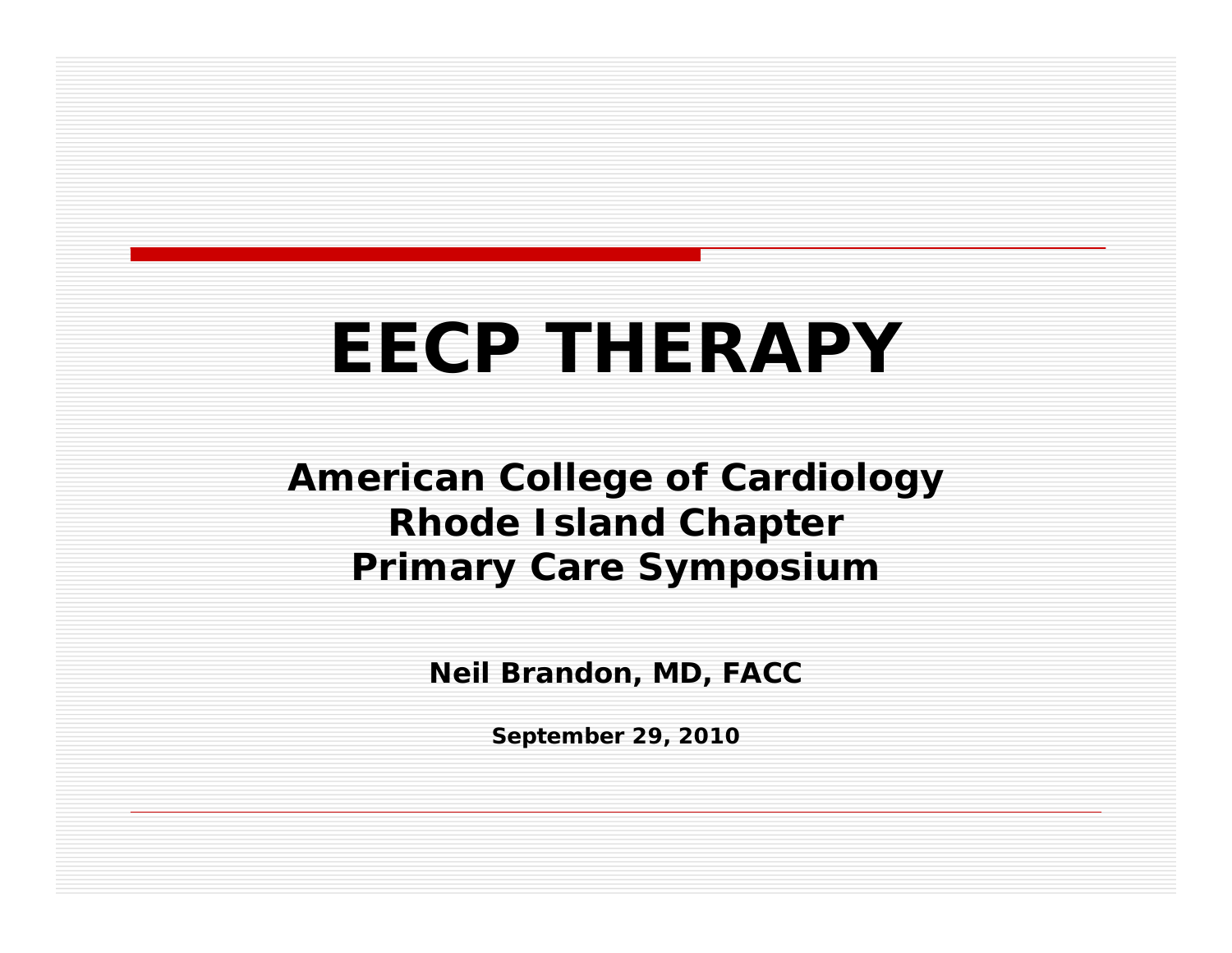#### Refractory Angina: Extent of Problem

□ 6.4 Million Angina Patients in US ■ 50,000 New Pts Annually with Refractory Angina (Persistent despite Meds/PCI/CABG) □ > 2,000 RI pts with Refractory Angina □ COURAGE Trial: >50% pts in both PCI/Medical Rx groups had persistent angina at 3 yrs

> American Heart Association Stroke and Heart Disease Statistics, 2005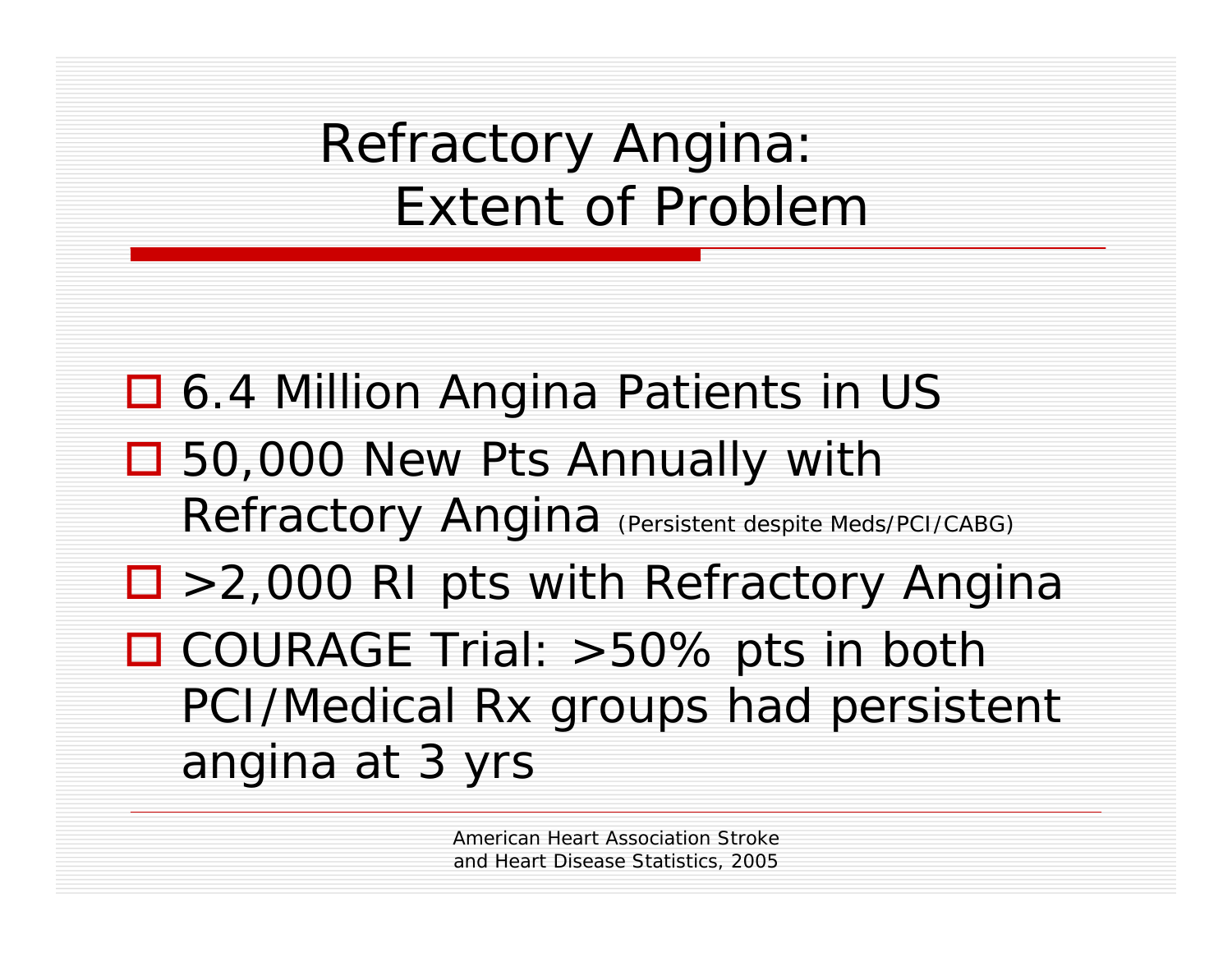### EECP Procedure

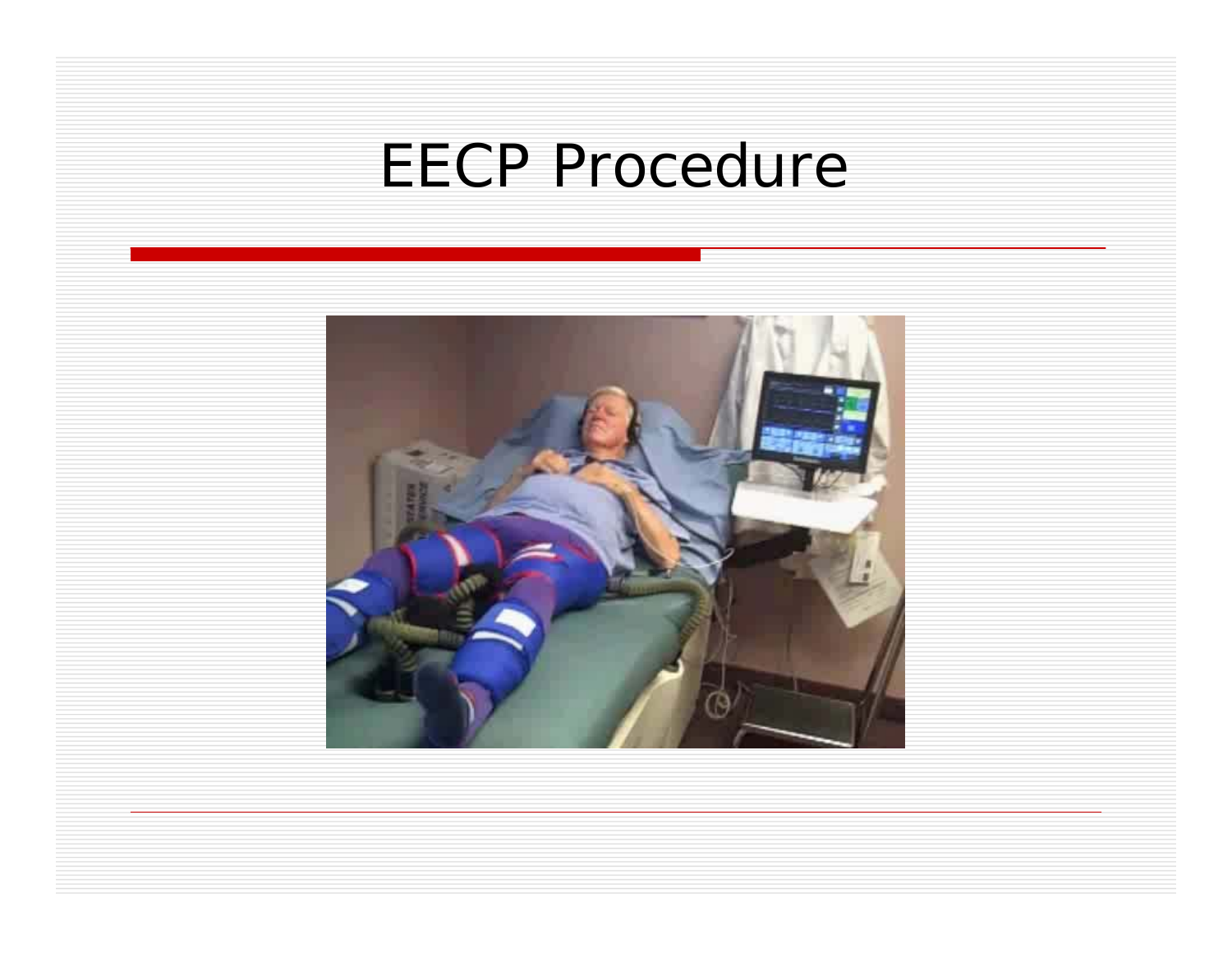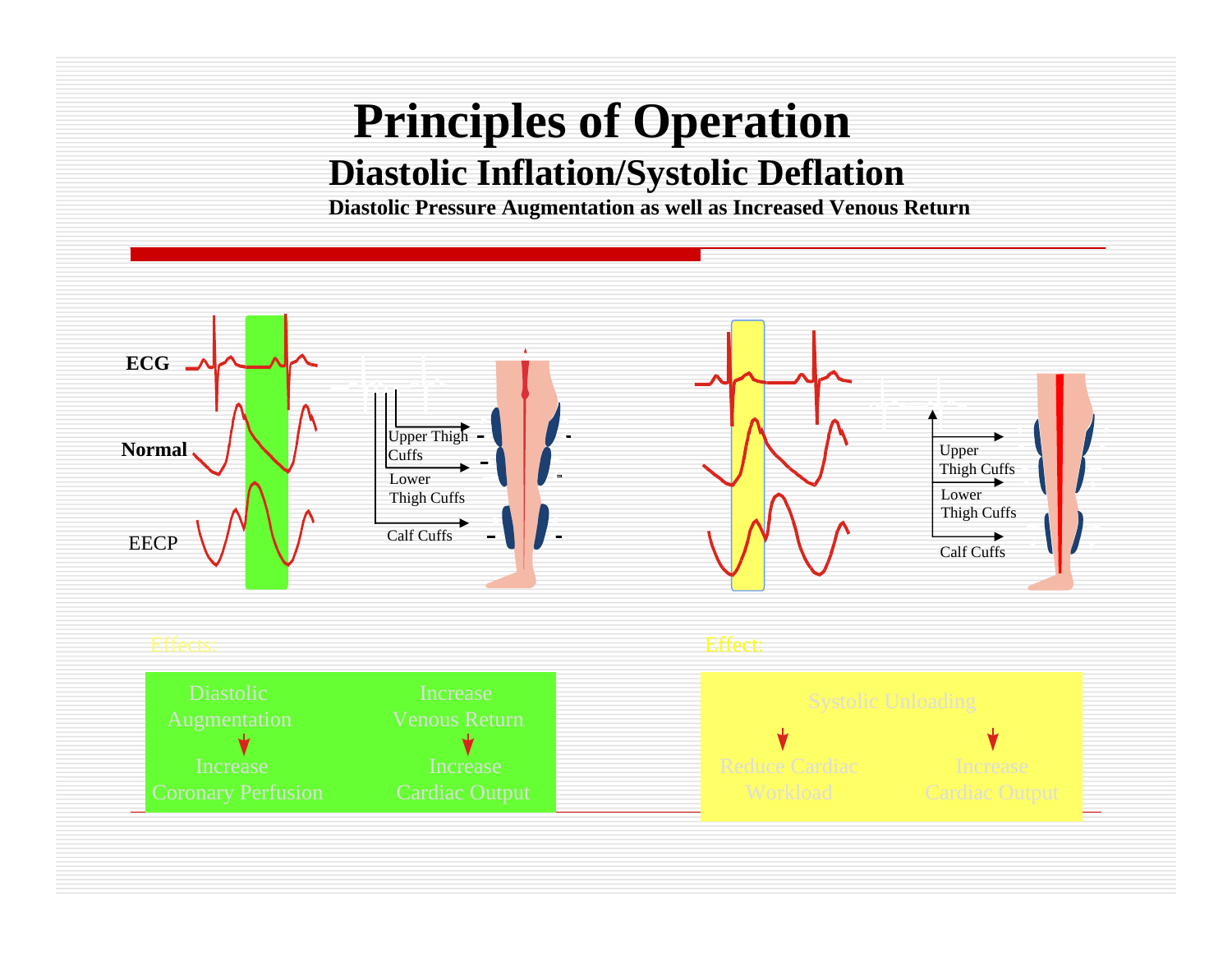#### Diastolic Pressure Augmentation/ Inc. Cardiac Output During EECP



Lawson, Hui: J of Critical Illness 2000;5:629-636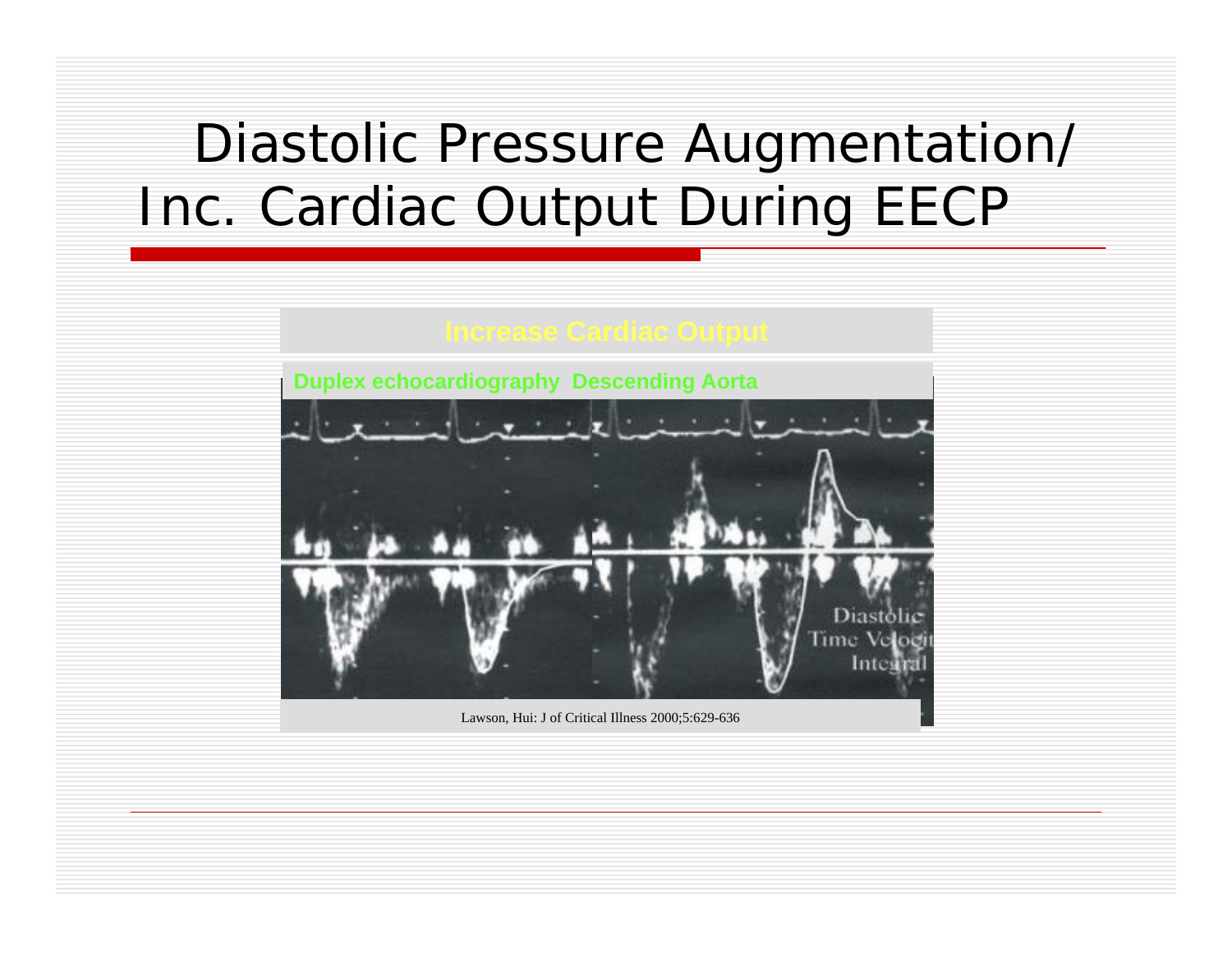#### **Doppler Flow Velocities obtained with FloWire in the LAD**

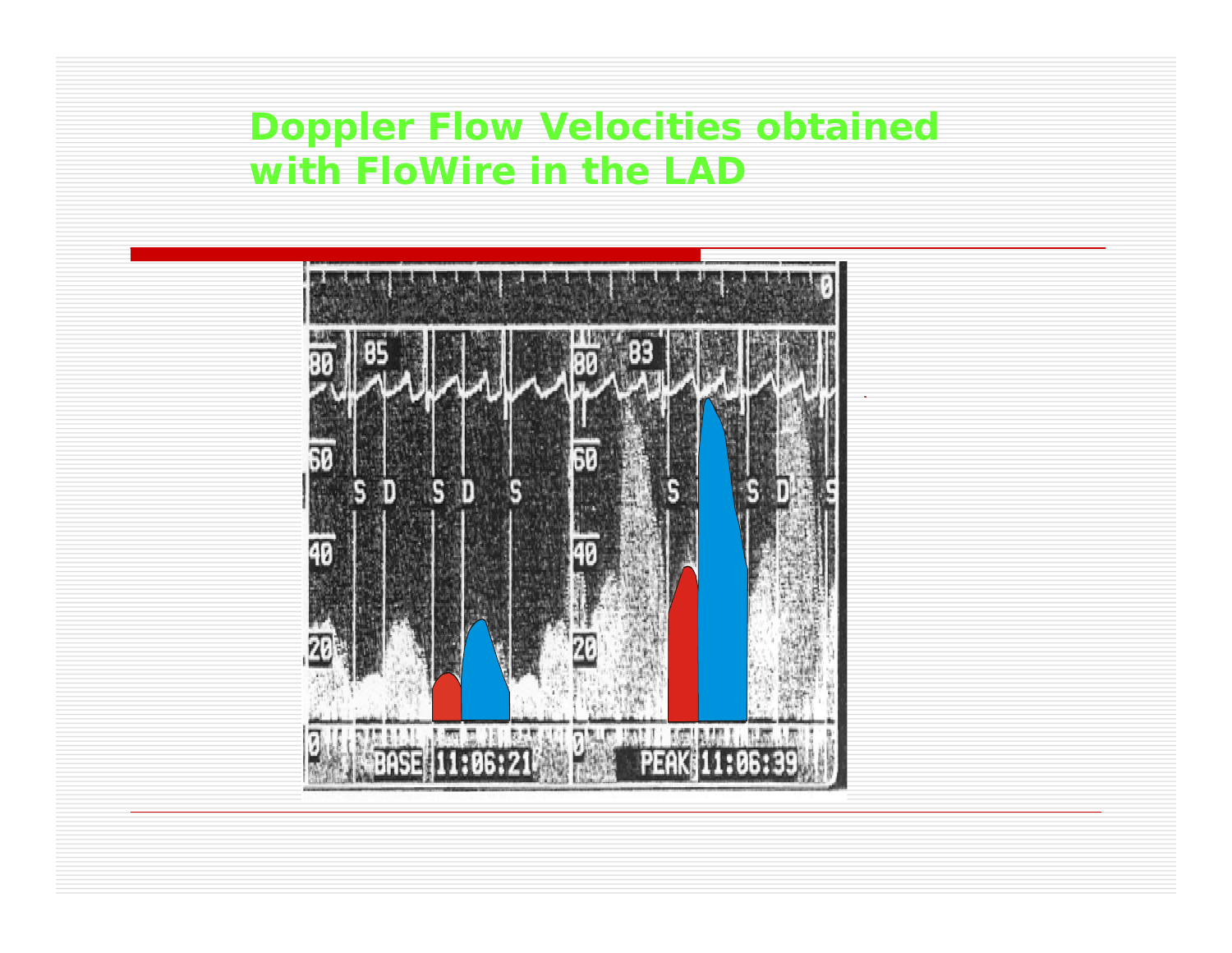EECP Postulated Mechanisms of Action: Human and Animal Studies

- **□ Recruitment of collateral coronary** vessels
- □ Improved Endothelial Function
- **□** Reduction of inflammation
- □ Improved flow-mediated vasodilation
- □ Training-like effect on legs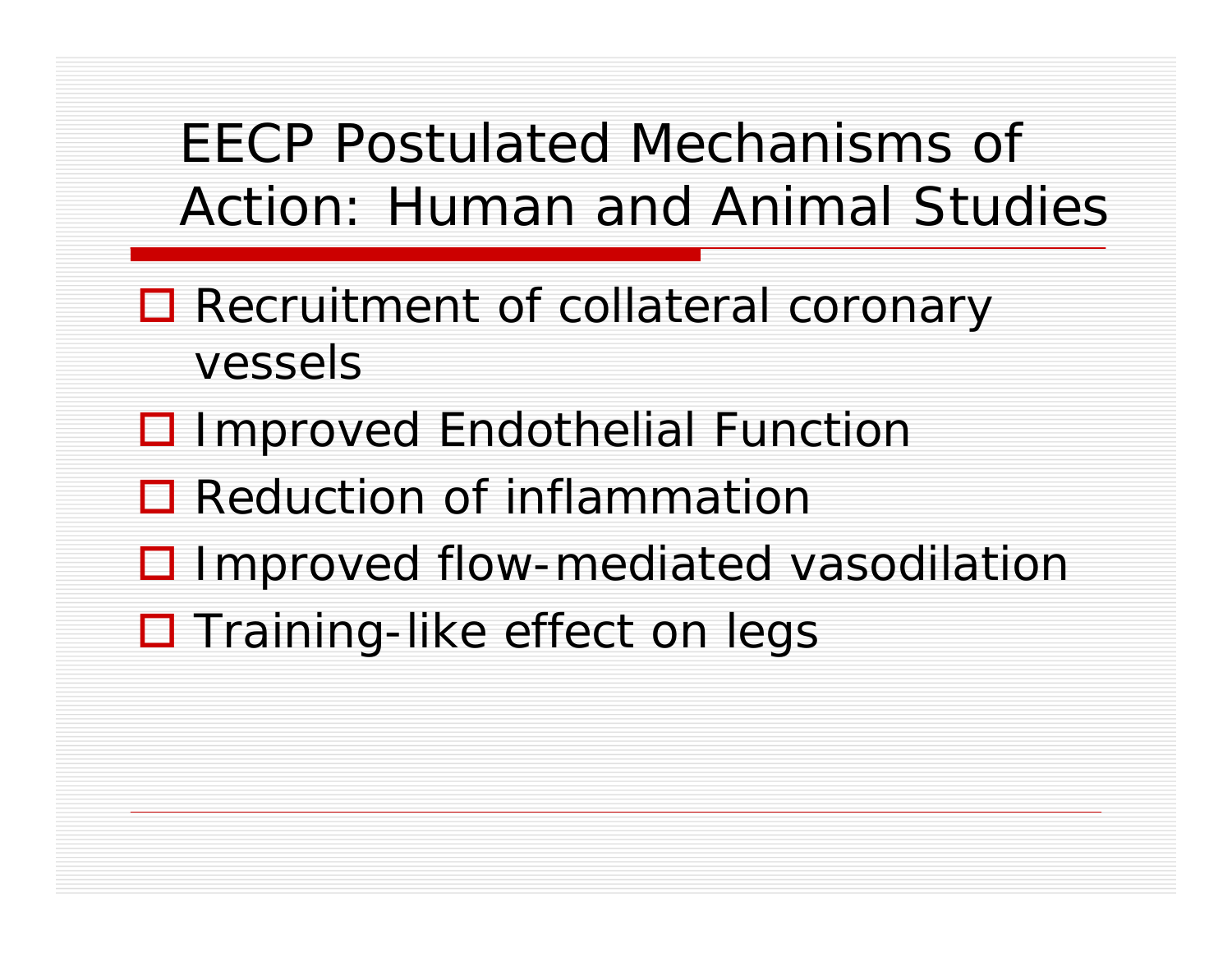| <b>EECP Clinical Studies: Summary</b>                                                                                                                |
|------------------------------------------------------------------------------------------------------------------------------------------------------|
| --Over 150 Peer reviewed studies published<br>--2 International Registries with over 8,000 patients                                                  |
| $\Box$ Decreased frequency of angina (>80% pts<br>down one angina class)                                                                             |
| $\Box$ Increased exercise duration and time to<br>ST depression                                                                                      |
| $\Box$ Reduced nitrate use                                                                                                                           |
| $\Box$ Increased quality of life                                                                                                                     |
| $\Box$ Benefits maintained 3 years in 74%                                                                                                            |
| □ CHF: improved exercise tolerance, QOL,<br>fct class (but no change peak VO2; Medicare requested<br>larger trial and did not expand payment policy) |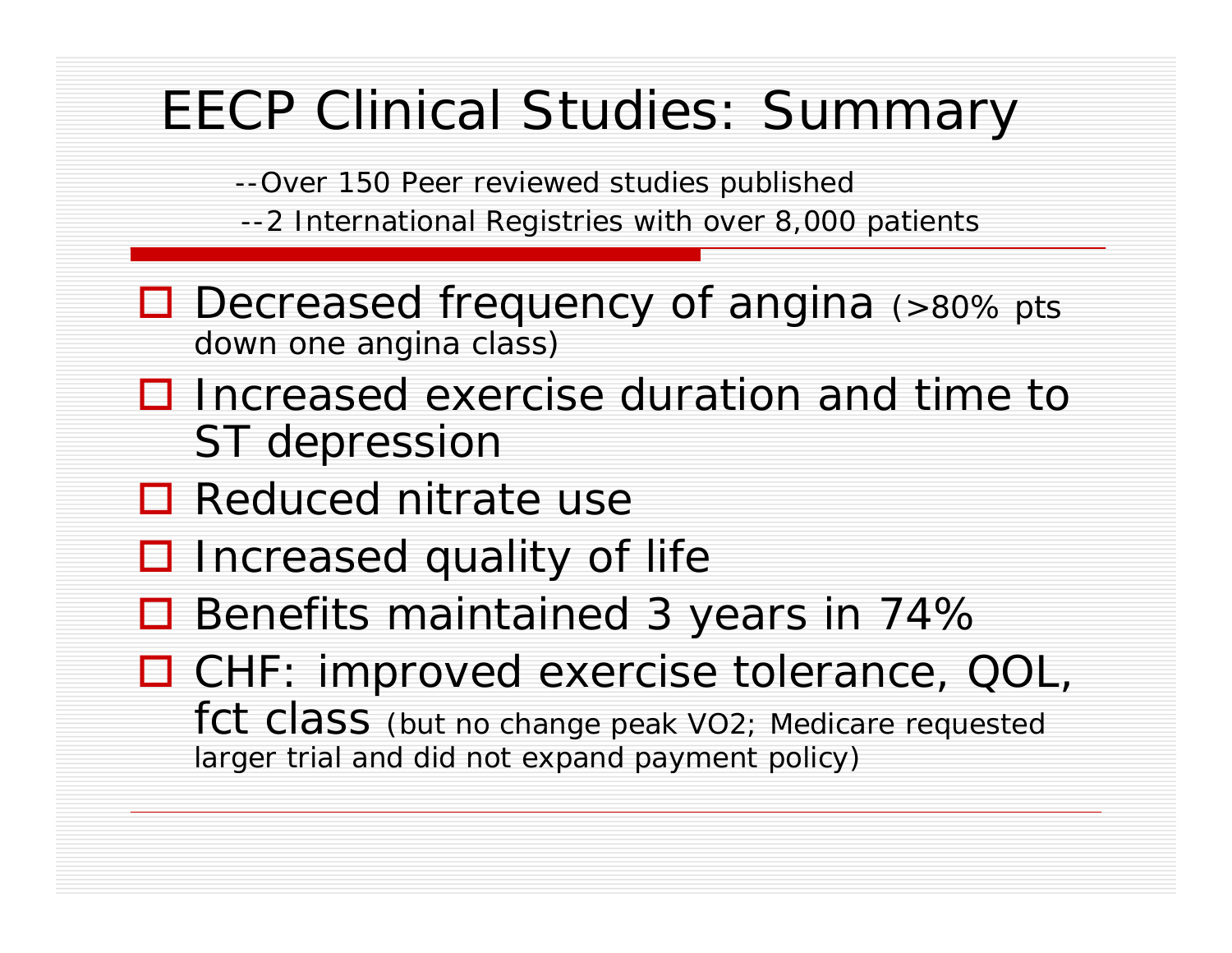#### Cardiolite Stress Test Before/After EECP

#### **Pre-EECP**



**Post-EECP**

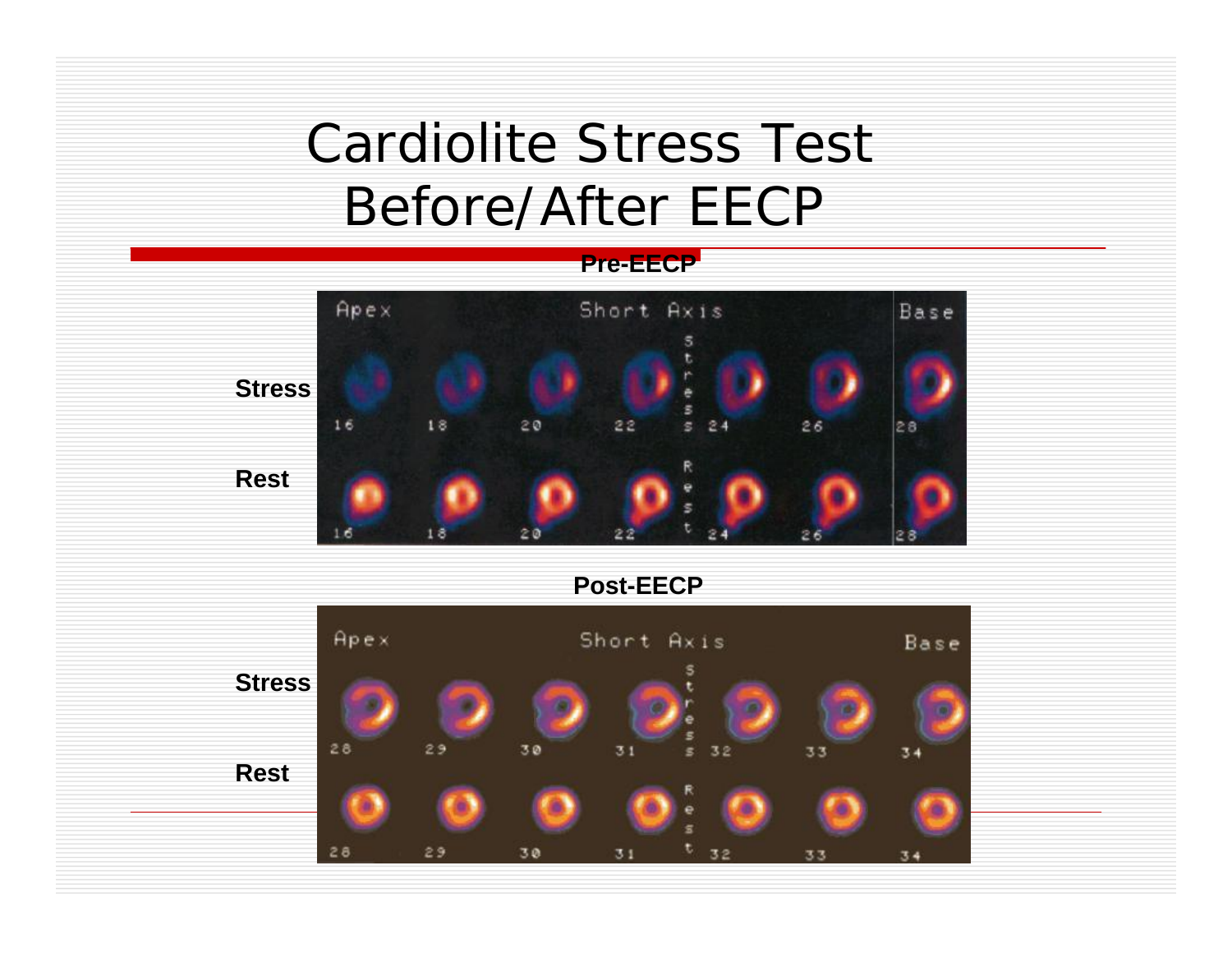## EECP Case Summary #1

#### $\Box$  V.D.; 84 y/o male

- □ Diffuse 3-CAD; multiple prior percutaneous interventions; moderate AS; no re-vasc options
- Anti-anginal meds: Isosorbide, metoprolol, amlodipine
- **□** Angina causing significant lifestyle limitation
- **□** Underwent 35 EECP treatments
- $\Box$  Pt states no further CP; wife reports him running on stairs past her on chair lift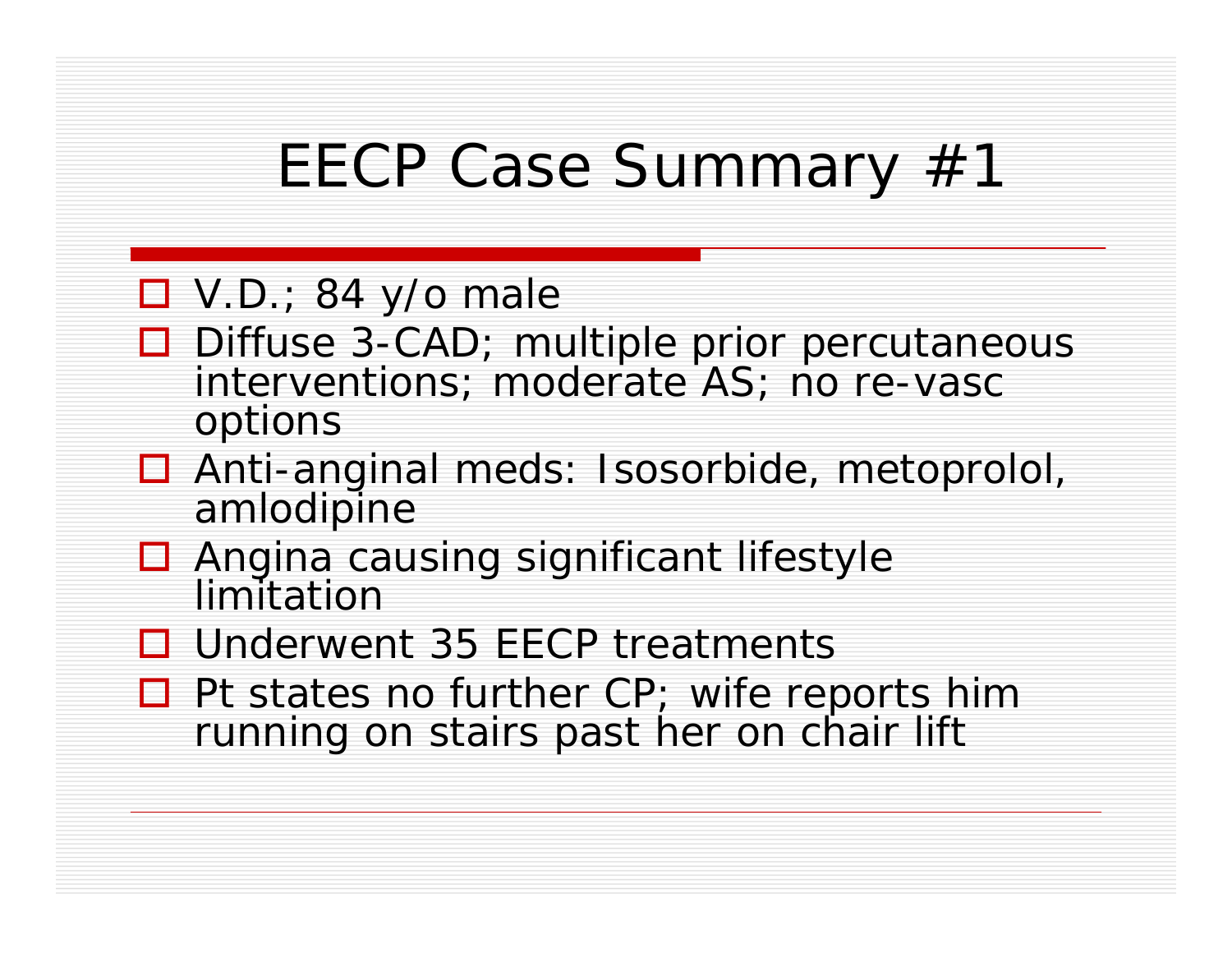## EECP Case Summary #2

#### J.L.; 64 y/o female, diabetic

- Angina requiring proph NTG for exercise; lateral ischemia on nuc stress; triple anti-anginal Rx
- Cath: 90% ostial diagonal lesion; too small for intervention
- □ Underwent 35 EECP treatments
- **□ Reports exercise tolerance increased;** no NTG use; "feels 15 yrs younger"

We do not typically re-stress these pts since improved symptoms are Rx endpoint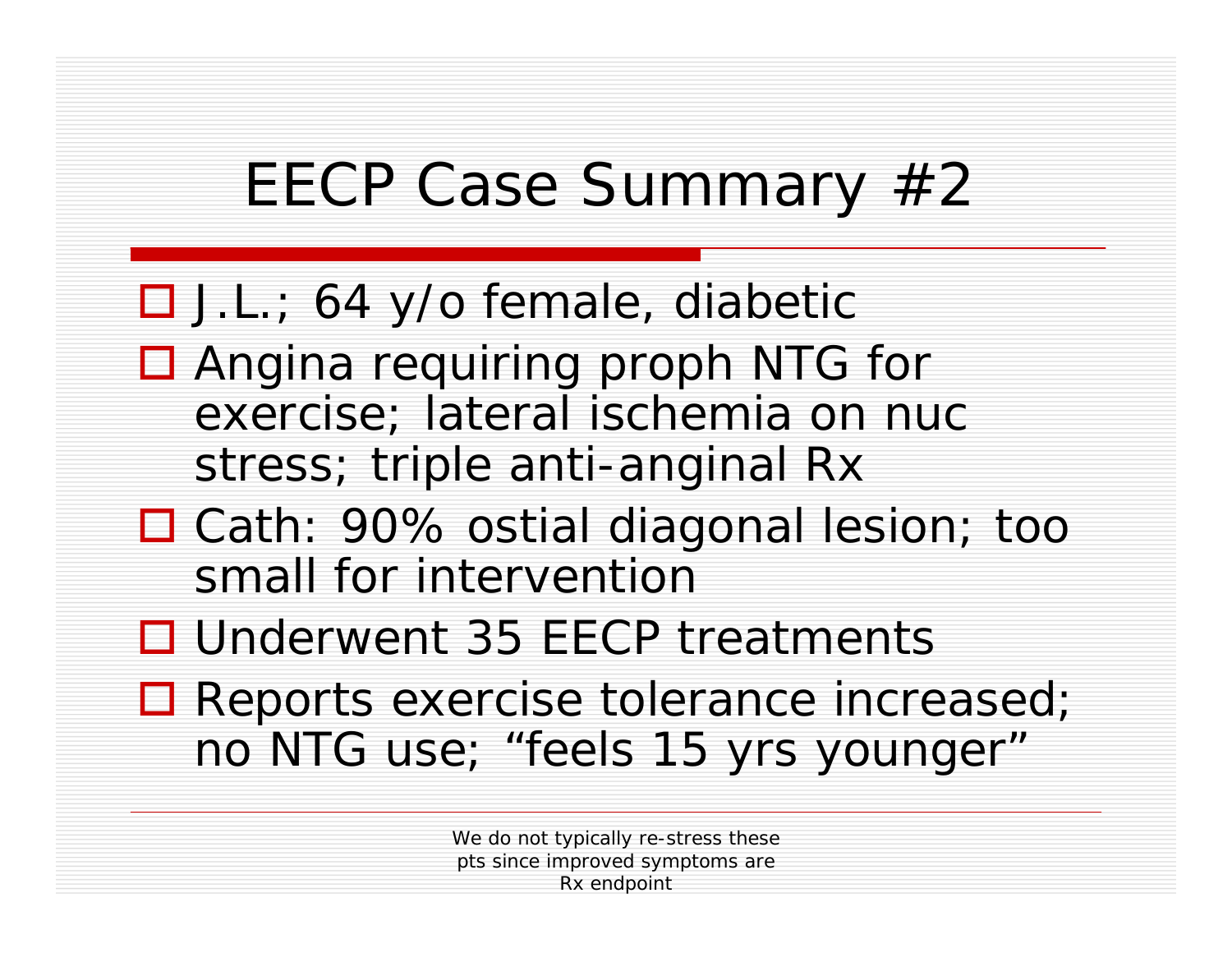#### EECP Approvals/Recommendations

- □ FDA Approved for Class II, III, IV angina and for Class II,III CHF treatment
- Medicare approved for Class III, IV angina (non-revascularizable)
- **Q** RI BC, United reimburse
- □ ACC/AHA 2002 Chronic Stable Angina Guidelines: Class IIb; Level of Evidence B (No change 2007; update due late 2010)

2B: Benefit > Risk; May be considered; more studies needed to better establish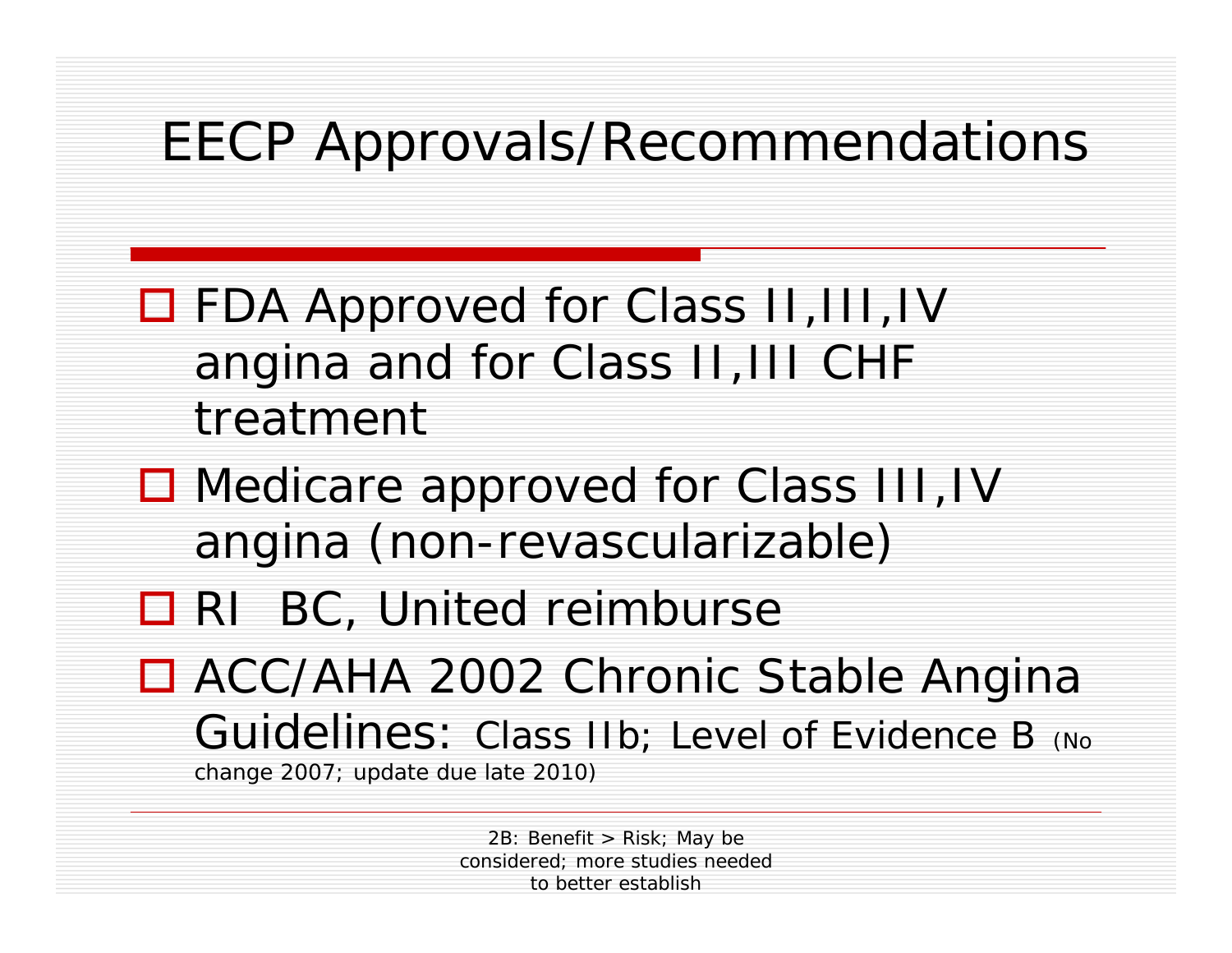### EECP Contraindications

- **□** Arrhythmias interfering with machine triggering
- $\Box$ Bleeding disorders (therapeutic warfarin OK)
- □ Active thrombophlebitis
- □ Severe PVD
- □ AAA requiring repair
- **O** Pregnancy
- □ Severe aortic insufficiency
- **□** Uncontrolled HTN
- □ Severe pulmonary HTN
- **Q** Uncontrolled volume overload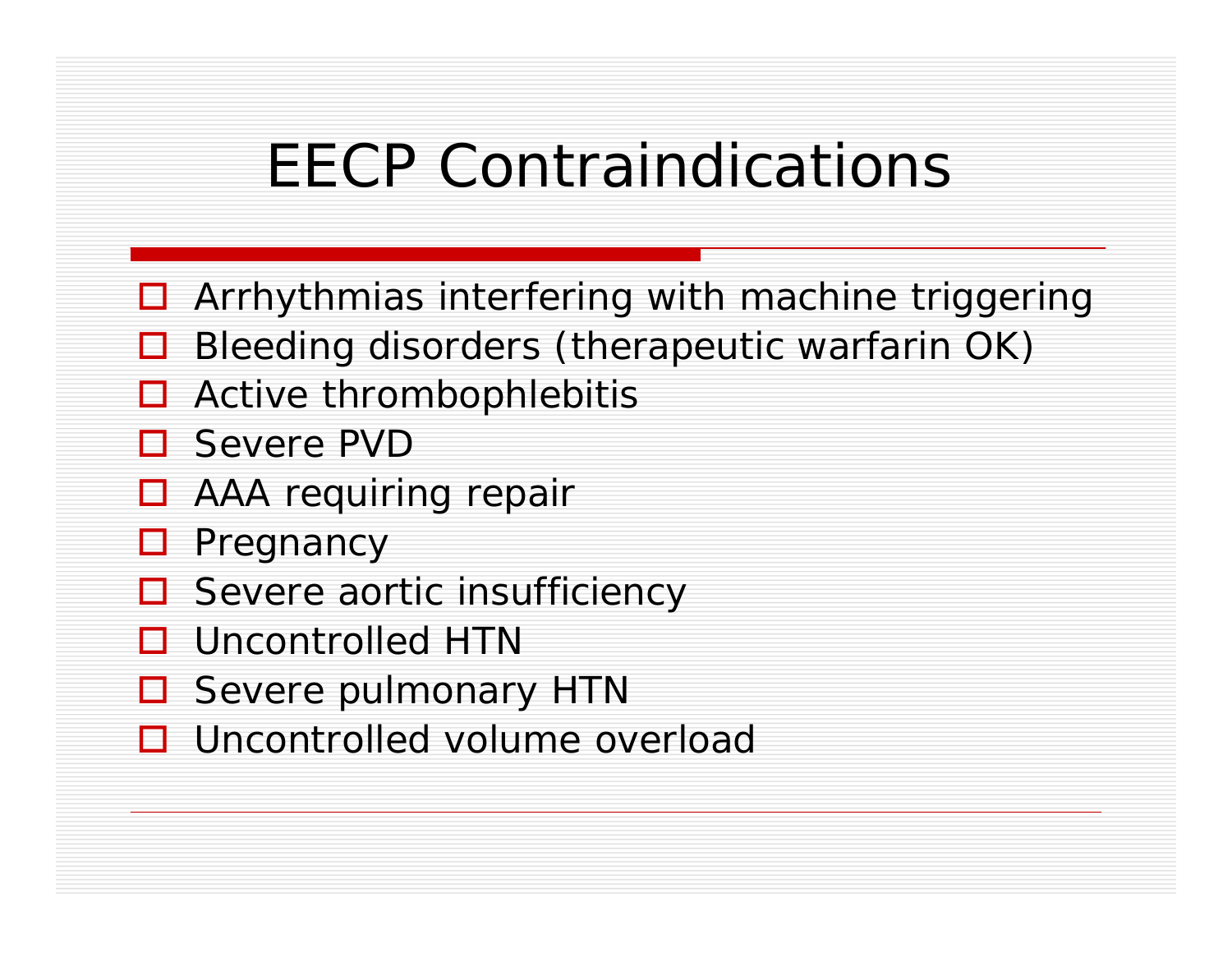#### Prominent Centers Offering EECP

- Mayo Clinic (Wide Use for Microvascular Angina)
- □ Cleveland Clinic
- **□ University of Pittsburght**
- □ Beth Israel Medical Center
- **□ Stony Brook**
- **□ Minneapolis Heart Institute**
- **□ University of California San Francisco**